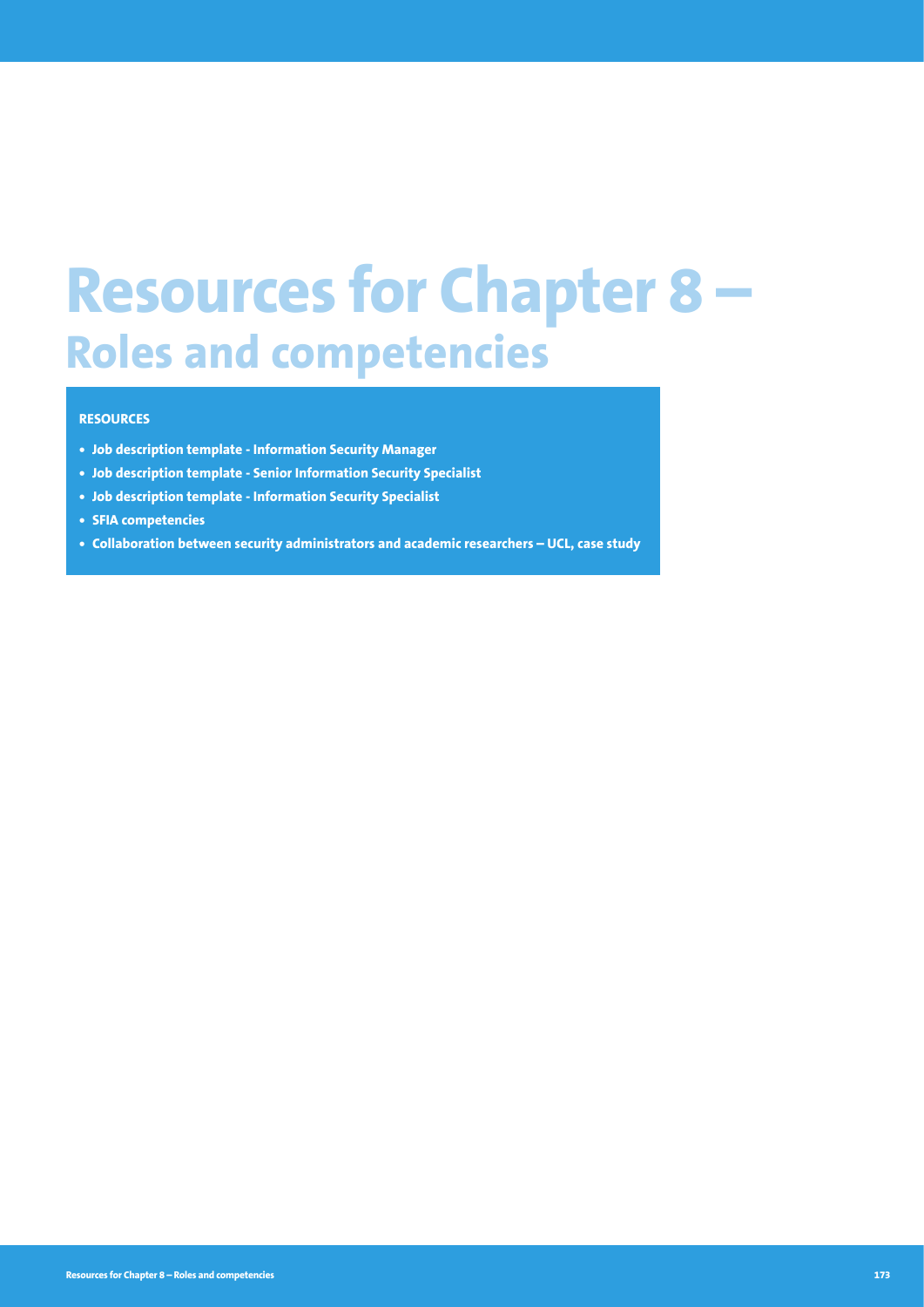# **Job description template - Information Security Manager**

Job grade Management and Specialist Grade

#### **Job purpose**

- Provides leadership and guidelines on information assurance security expertise for the organisation, working effectively with strategic organisational functions such as legal experts and technical support to provide authoritative advice and guidance on the requirements for security controls.
- Provides for restoration of information systems by ensuring that protection, detection, and reaction capabilities are incorporated.
- Develops strategies for ensuring both the physical and electronic security of automated systems.
- Ensures that the policy and standards for security are fit for purpose, current and are correctly implemented.
- Reviews new business proposals and provides specialist advice on security issues and implications.

#### **Duties and responsibilities**

- Develops information security policy, standards and guidelines appropriate to business, technology and legal requirements and in accordance with best professional and industry practice.
- Prepares and maintains a business strategy and plan for information security work which addresses the evolving business risk and information control requirements, and is consistent with relevant IT and business plans, budgets, strategies, etc.
- Operates as a focus for IT security expertise for the organisation, providing authoritative advice and guidance on the application and operation of all types of security control, including legislative or regulatory requirements such as data protection and software copyright law.
- Manages the work of all other IT security specialist staff, including project and task definition and prioritisation, quality management and budgetary control, and management tasks such as recruitment and training when required.
- Manages the operation of appropriate security controls as a production service to business system users.
- Develops implementation approach, taking account of current best practice, legislation and regulation. Ensures implementation of information security strategy in automated systems and ensures operations of security systems. Analyses results of investigations into complex, or highly sensitive security violations, to determine whether standards are fit for purpose, are current and are correctly implemented.
- Reports any significant breaches in security to senior management. Interviews offenders in conjunction with the relevant line manager or on own authority if the breach warrants it. Where appropriate, participates in forensic evidence gathering, disciplinary measures, and criminal investigations.
- Ensures that procedures are in place for investigation of system access enquiries referred by support staff and for handling all enquiries relating to information security, contingency planning as they affect the activities of the organisation, function or department. Authorises implementation of procedures to satisfy new access requirements, or provide effective interfaces between users and service providers.
- Devises new or revised procedures relating to security control of all IT environments, systems, products or services in order to demonstrate continual improvement in control including creation of auditable records, user documentation and security awareness literature.
- Authorises and initiates the provision of training, guidance and support to other security administrators and their agents within the employing organisation, in all aspects of security policy and control.
- Reviews new business proposals and planned technical changes and provides specialist guidance on security issues and implications.
- Maintains knowledge of the technical specialism at the highest level.
- Keeps in close touch with and contributes to current developments in the technical specialism within employing organisation, own industry and in appropriate professional and trade bodies. Is fluent at articulating best practice and is a recognised authority in the technical specialism.
- Be familiar with relevant University IT-related procedures and policies (acceptable use, data protection, freedom of information, information security, purchasing etc) and advise colleagues and end-users accordingly.
- Undertake various other tasks on an occasional basis at the request of more senior staff in the department, and to a level commensurate with training, knowledge, grade and skills.

*Note: This job description was created in the spirit of the BCS (The Chartered Institute for IT), SFIA (Skills for the Information Age) level 6 with support from the BCS.*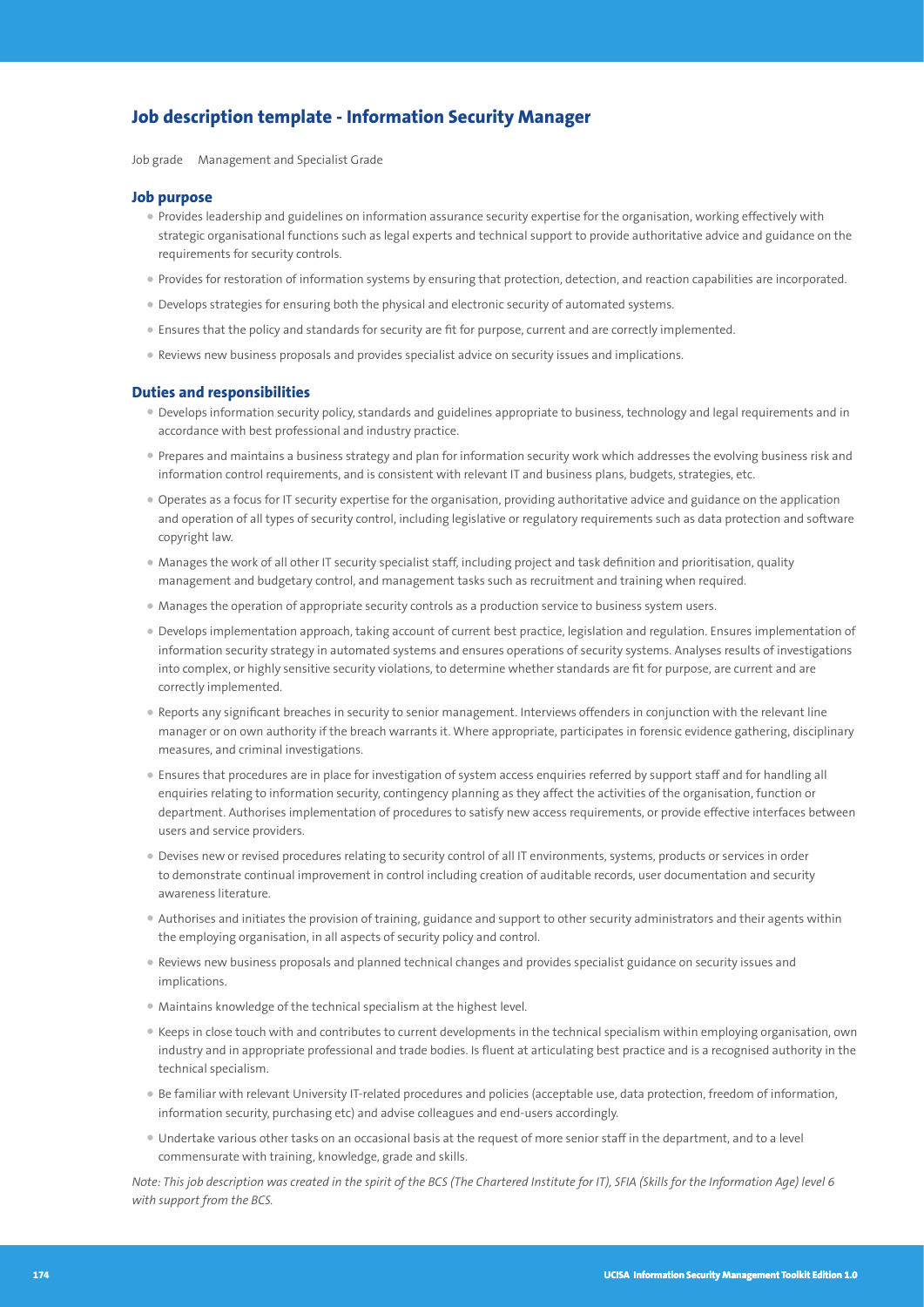#### **Organisational Responsibility**

**Responsible to:** <line manager> but may receive strategic instruction from the Director of IT.

Responsible for: A team of <x> colleagues, staff at the senior level may be asked to deputise for their line manager in case of absence.

**Hours:** 37 hours per week, within the hours of 8:00 to 18:00 Mon to Thursday and 8:00 to 17:30 Friday, including 1 hour lunch period. The precise pattern of working within these guidelines will be agreed in advance with your manager.

#### **Special Conditions**

Many staff carry mobile phones which allow them to be paged by various systems at all reasonable hours of the week. When monitoring, diagnosis and configuration of services needs to be done outside normal working hours, it can sometimes be appropriate for the work to be carried out remotely at home when convenient.

Attendance on site outside normal working hours is occasionally necessary, for example during major system changes and maintenance. Such out-of-hours working as is necessary is scheduled in negotiation with the group of staff with relevant skills, and takes account of the personal commitments and wishes of individuals.

**For purposes of system management, IT Services staff often have enhanced access to data, files and computer systems and must at all times respect the privacy of information to which they have enhanced access. The only exception to this will be investigations authorised by IT Services Director or his/her nominee.** 

**Please note: <organisation> is working towards equal opportunities and observance of our equal opportunities policy will be required.**

#### **PERSON SPECIFICATION**

**Job Title:** Information Security Manager

**Job Grade:** Management and Specialist Grade

**Department:** IT Services

All staff have a statutory responsibility to take reasonable care of themselves, others and the environment and to prevent harm by their acts or omissions. All staff are therefore required to adhere to the University's Health, Safety and Environmental Policy & Procedures.

|            | <b>Essential</b>                                                                                                                                                                                | <b>Desirable</b>                                     | Stage to be<br>assessed     |
|------------|-------------------------------------------------------------------------------------------------------------------------------------------------------------------------------------------------|------------------------------------------------------|-----------------------------|
| Experience | Demonstrates extensive knowledge of good security practice<br>covering the physical and logical aspects of information<br>products, systems integrity and confidentiality                       |                                                      | Shortlisting                |
|            |                                                                                                                                                                                                 | Experience in managing a<br>customer facing service. | Shortlisting                |
|            | Demonstrates strong examples of the use of: Principles,<br>practices, tools and techniques of IT auditing.                                                                                      |                                                      | Interview                   |
|            |                                                                                                                                                                                                 | Experience within the HE/FE<br>sector.               | Shortlisting                |
|            | Displays a responsible attitude to following procedures, keeping<br>records, and caring for equipment and other assets.                                                                         |                                                      | Shortlisting<br>& Interview |
|            | Demonstrated success in deploying methods and techniques<br>for preparing and presenting business cases, invitations to<br>tender and statements of requirements both orally and in<br>writing. |                                                      | Shortlisting<br>& Interview |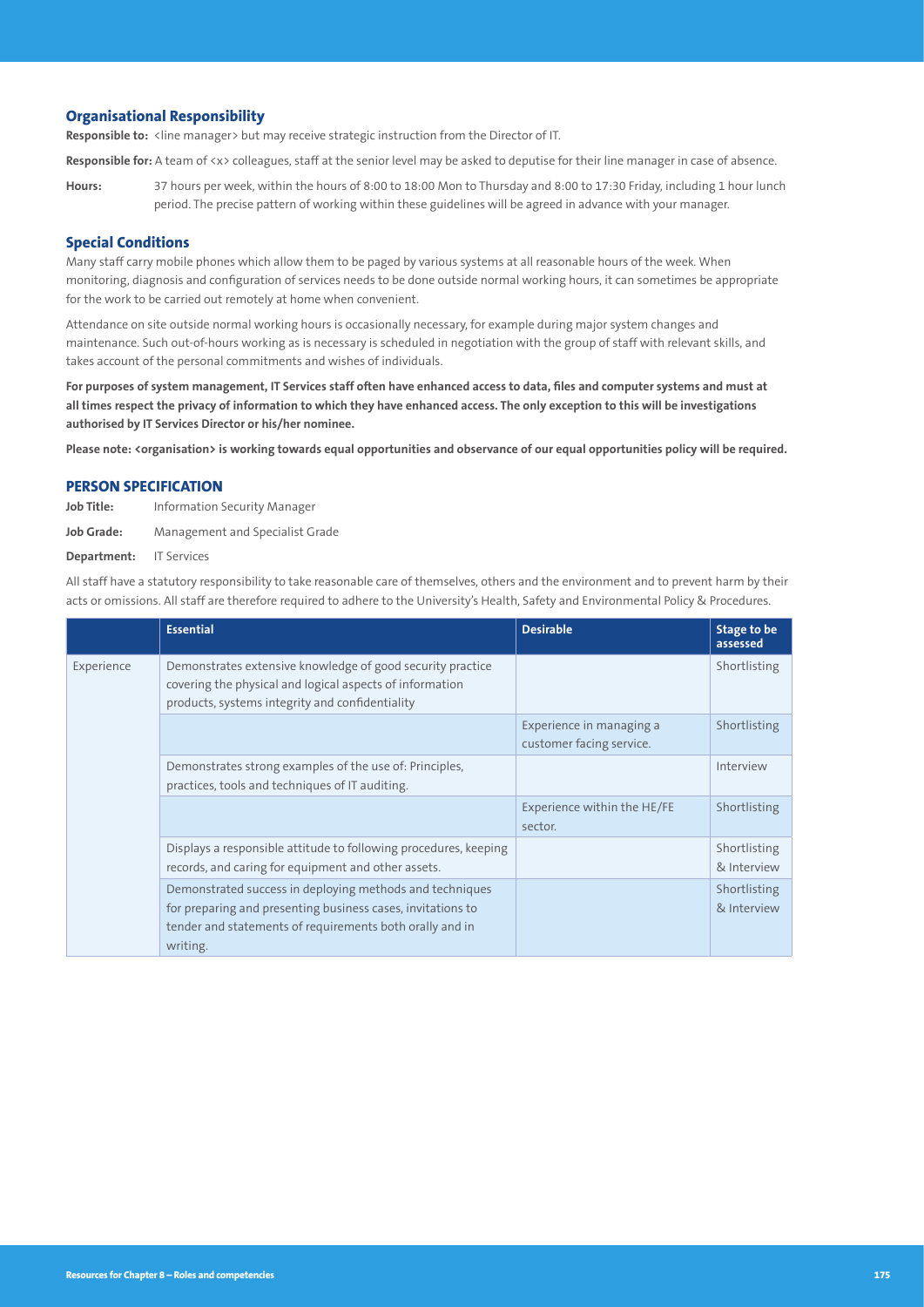|                                              | <b>Essential</b>                                                                                                                                                                                | <b>Desirable</b>                                                                               | Stage to be<br>assessed     |
|----------------------------------------------|-------------------------------------------------------------------------------------------------------------------------------------------------------------------------------------------------|------------------------------------------------------------------------------------------------|-----------------------------|
| Skills and<br>abilities                      | Shows aptitude for analysing and managing problems arising<br>from incidents in the operation of information systems,<br>combined with the ability to provide innovative technical<br>solutions |                                                                                                | Shortlisting<br>& Interview |
|                                              |                                                                                                                                                                                                 | Technical background in multiple<br>modern Operating Systems<br>(Windows, Mac OS X, Linux etc) | Shortlisting                |
|                                              | High levels of technical investigation skills, the ability to<br>research and collate information from a variety of sources into<br>technical reports and recommendations.                      |                                                                                                | Shortlisting                |
|                                              |                                                                                                                                                                                                 | Expert skills in the application of<br>forensic techniques.                                    | Shortlisting                |
|                                              | Demonstrates excellent communication skills with an aptitude<br>for dealing with users, colleagues and suppliers.                                                                               |                                                                                                | Interview                   |
|                                              |                                                                                                                                                                                                 | Technical authoring experience<br>and proven documentation track<br>record.                    | Shortlisting<br>& Interview |
|                                              | Familiar with Methods and techniques for preparing and<br>presenting business cases, invitations to tender and statements<br>of requirements both orally and in writing.                        |                                                                                                | Shortlisting<br>& Interview |
|                                              | Excellent written skills to write technical procedures, reports,<br>system specifications etc.                                                                                                  |                                                                                                | Shortlisting                |
|                                              | Excellent time management                                                                                                                                                                       |                                                                                                | Shortlisting                |
|                                              | Ability to schedule your own workload and prioritise your work.                                                                                                                                 |                                                                                                | Interview                   |
| Training and<br>Education/<br>Qualifications | A willingness to undertake further training and to learn and<br>adopt new procedures as and when required.                                                                                      |                                                                                                | Interview                   |
|                                              | Ability to assimilate technical information and keep up-to-date<br>in your field.                                                                                                               |                                                                                                | Shortlisting<br>& Interview |
|                                              | Degree with relevant IT/Computing content OR relevant<br>professional IT qualifications and/or experience.                                                                                      |                                                                                                | Shortlisting                |
|                                              |                                                                                                                                                                                                 | Information Security related<br>qualifications: CISSP, CISM or<br>similar                      | Shortlisting                |
|                                              |                                                                                                                                                                                                 | ITIL Foundation training and<br>accreditation.                                                 | Shortlisting                |
|                                              |                                                                                                                                                                                                 | Formal management training                                                                     | Shortlisting                |
| Other                                        | To observe the organisation's Equal Opportunities policy at all<br>times.                                                                                                                       |                                                                                                | Interview                   |

Stages in assessment: **Shortlisting, Test (where appropriate) and Interview**

#### **Conditions of Service**

The appointment will be on a **full time, open ended** contract on **Management and Specialist Grade (salary, discretionary to salary per annum)\*** at a starting salary commensurate with experience and qualifications.

\*The appointment will be subject to the University's normal Terms and Conditions of Employment for **Academic and Related** staff, details of which can be found at:

**<Terms and Conditions Link>**

#### **Informal Enquiries**

Informal enquiries should be made to **<name>**, **<title>** by email at: <email address> or by telephone on **<telephone number>**.

#### **Application**

The closing date for receipt of applications is **<insert>**.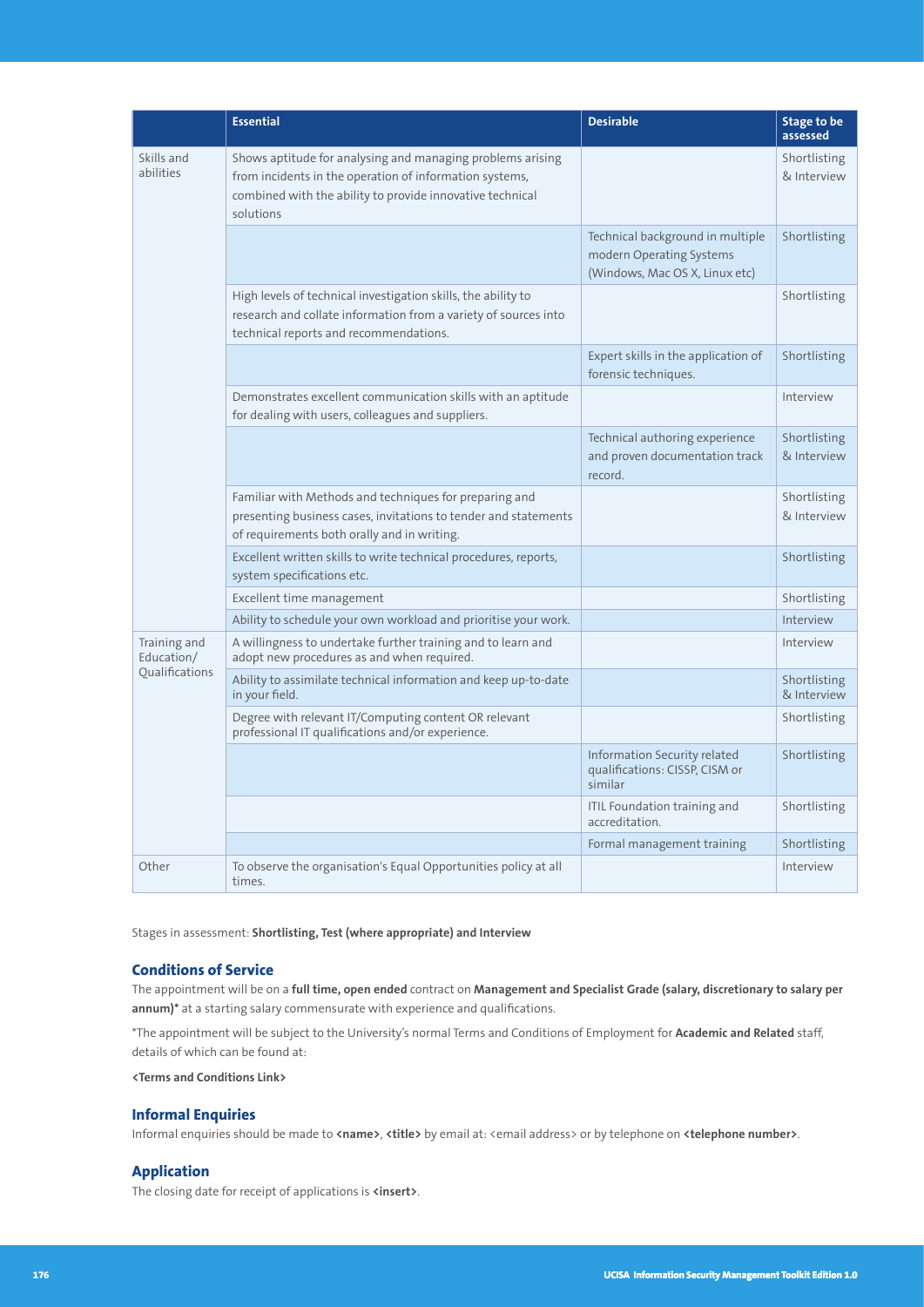# **Job description template - Senior Information Security Specialist**

Job grade Management and Specialist Grade

#### **Job purpose**

- Obtains and acts on vulnerability information and conducts security risk assessments for business applications and computer installations; provides authoritative advice and guidance on security strategies to manage the identified risk.
- Investigates major breaches of security, and recommends appropriate control improvements. Interprets security policy and contributes to development of standards and guidelines that comply with this.
- Performs risk assessment, business impact analysis and accreditation for all major information systems within the organisation.
- Ensures proportionate response to vulnerability information, including appropriate use of forensics.
- Drafts and maintains the policy, standards, procedures and documentation for security.
- Monitors the application and compliance of security operations procedures and reviews information systems for actual or potential breaches in security.
- Ensures that all identified breaches in security are promptly and thoroughly investigated.
- Ensures that any system changes required to maintain security are implemented. Ensures that security records are accurate and complete.

#### **Duties and responsibilities**

- Conducts security control reviews across a full range of control types and techniques, for business applications and computer installations. Seeks guidance from more experienced or specialised practitioners as required. Recommends appropriate action to management.
- Identifies threats to the confidentiality, integrity, availability, accountability and relevant compliance of information systems. Conducts risk and vulnerability assessments of business applications and computer installations in the light of these threats and recommends appropriate action to management.
- Conducts investigation, analysis and review following breaches of security controls, and manages security incidents. Prepares recommendations for appropriate control improvements, involving other professionals as required.
- Provides authoritative advice and guidance on the application and operation of all types of security controls, including legislative or regulatory requirements such as data protection and software copyright law. Contributes to development of standards and guidelines.
- Drafts and maintains policy, standards, procedures and documentation for security administration, taking account of current best practice, legislation and regulation. Ensures that all identified breaches in security are promptly and thoroughly investigated. Interviews offenders in conjunction with the relevant line manager or on own authority if the breach warrants it.
- Reviews information systems for actual or potential breaches in security, and investigates complex, or highly sensitive violations referred by more junior staff or colleagues, handling issues imaginatively, efficiently and professionally. Obtains factual information, and formulates opinions regarding exposed violations, through interview with all levels of staff. At all times, undertakes to bring to the attention of management any actual or potential breaches in security.
- Investigates system access enquiries referred by support staff and all enquiries relating to information security, contingency planning, as they affect the activities of the organisation, function or department. Implements and adopts known techniques to satisfy new access requirements, or provides an effective interface between users and service providers when existing facilities are considered inadequate.
- Recognises requirements for, and creates, auditable records, user documentation and security awareness literature for all services and systems within IT Security Management, ensuring that the records provide a comprehensive history of violations, resolutions and corrective action.
- In consultation with senior security personnel, devises and documents new or revised procedures relating to security control of all IT environments, systems, products or services (including physical security) in order to demonstrate continual improvement in control. Ensures that any system changes required to maintain security are implemented.
- Advises on, and assists with the assessment of the potential impact on existing access security mechanisms of specific planned technical changes, in order to help ensure that potential compromise or weakening of existing security controls is minimised. Also assists in the evaluation, testing and implementation of such changes.
- Drive liaison with customers and stakeholders in order to pursue continual service improvement and produce customer-driven and well-supported services.
- Delivers and contributes to the design and development of specialist IT security education and training to IT and system user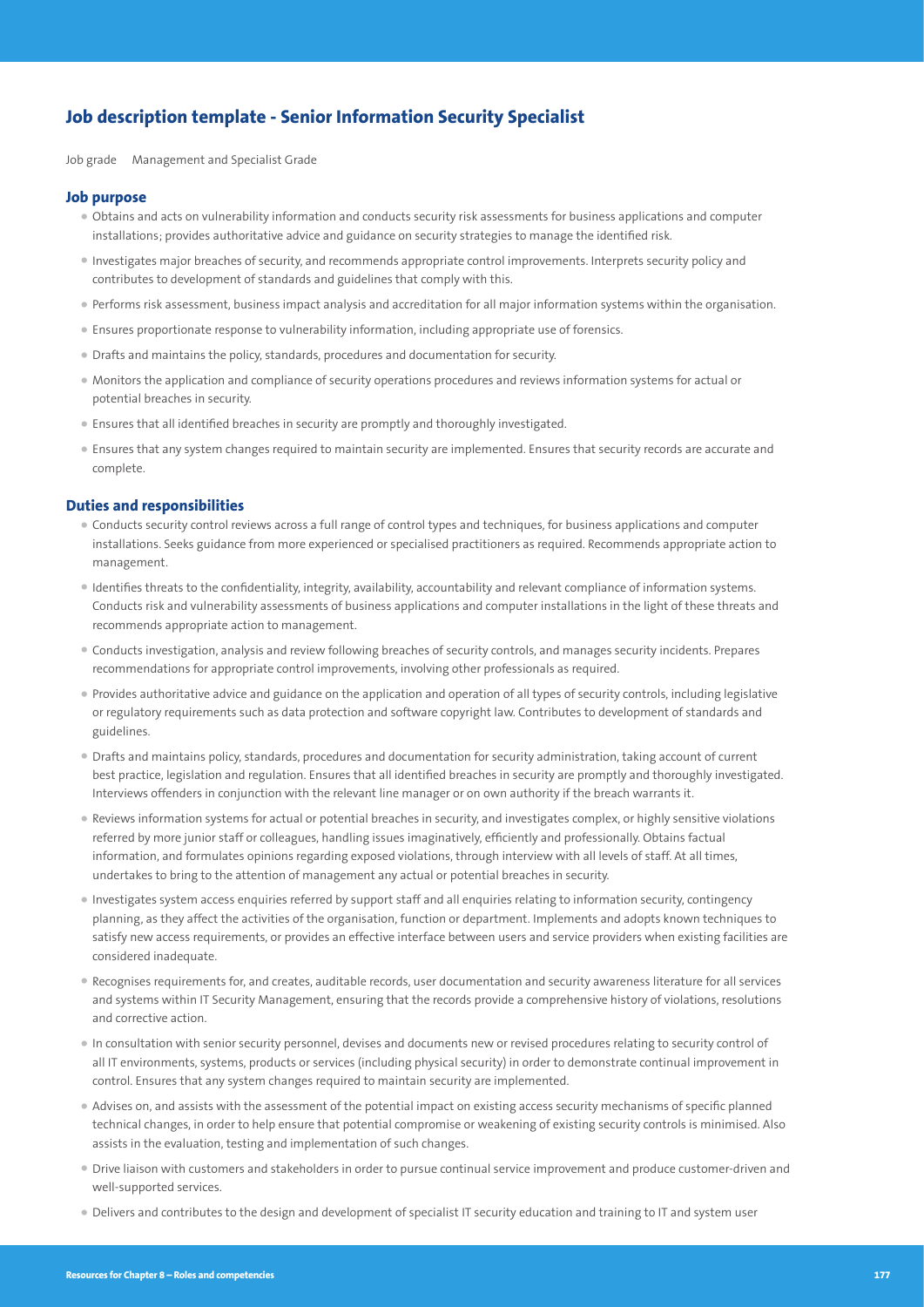management and staff.

- Manages the operation of appropriate security controls as a production service to business system users.
- Monitors the application and compliance of security operations procedures, and reports on non-compliance.
- Ensures that training, guidance and support is provided to other security administrators, in all aspects of security policy and control.
- Plans and manages the work of small teams of security staff on complex IT security specialism projects.
- Maintains knowledge of the technical specialism at the highest level.
- Keeps in close touch with and contributes to current developments in the technical specialism within employing organisation, own industry and in appropriate professional and trade bodies. Is fluent at articulating best practice and is a recognised authority in the technical specialism.
- Be familiar with relevant University IT-related procedures and policies (acceptable use, data protection, freedom of information, information security, purchasing etc) and advise colleagues and end-users accordingly.
- Undertake various other tasks on an occasional basis at the request of more senior staff in the department, and to a level commensurate with training, knowledge, grade and skills.

*Note: This job description was created in the spirit of the BCS (The Chartered Institute for IT), SFIA (Skills for the Information Age) level 5 with support from the BCS.*

#### **Organisational Responsibility**

Responsible to: <line manager> but may receive strategic instruction from the Director of IT.

**Responsible for**: None, staff at the senior level may be asked to deputise for their line manager in case of absence.

Hours: **37 hours per week, within the hours of 8:00 to 18:00 Mon to Thursday and 8:00 to 17:30 Friday, including 1 hour lunch period. The precise pattern of working within these guidelines will be agreed in advance with your manager.**

#### **Special Conditions**

Many staff carry mobile phones which allow them to be paged by various systems at all reasonable hours of the week. When monitoring, diagnosis and configuration of services needs to be done outside normal working hours, it can sometimes be appropriate for the work to be carried out remotely at home when convenient.

Attendance on site outside normal working hours is occasionally necessary, for example during major system changes and maintenance. Such out-of-hours working as is necessary is scheduled in negotiation with the group of staff with relevant skills, and takes account of the personal commitments and wishes of individuals.

**For purposes of system management, IT Services staff often have enhanced access to data, files and computer systems and must at all times respect the privacy of information to which they have enhanced access. The only exception to this will be investigations authorised by IT Services Director or his/her nominee.** 

**Please note: <organisation> is working towards equal opportunities and observance of our equal opportunities policy will be required.**

#### **PERSON SPECIFICATION**

**Job Title**: Senior Information Security Specialist

**Job Grade**: Management and Specialist Grade

**Department**: IT Services

• All staff have a statutory responsibility to take reasonable care of themselves, others and the environment and to prevent harm by their acts or omissions. All staff are therefore required to adhere to the University's Health, Safety and Environmental Policy & Procedures.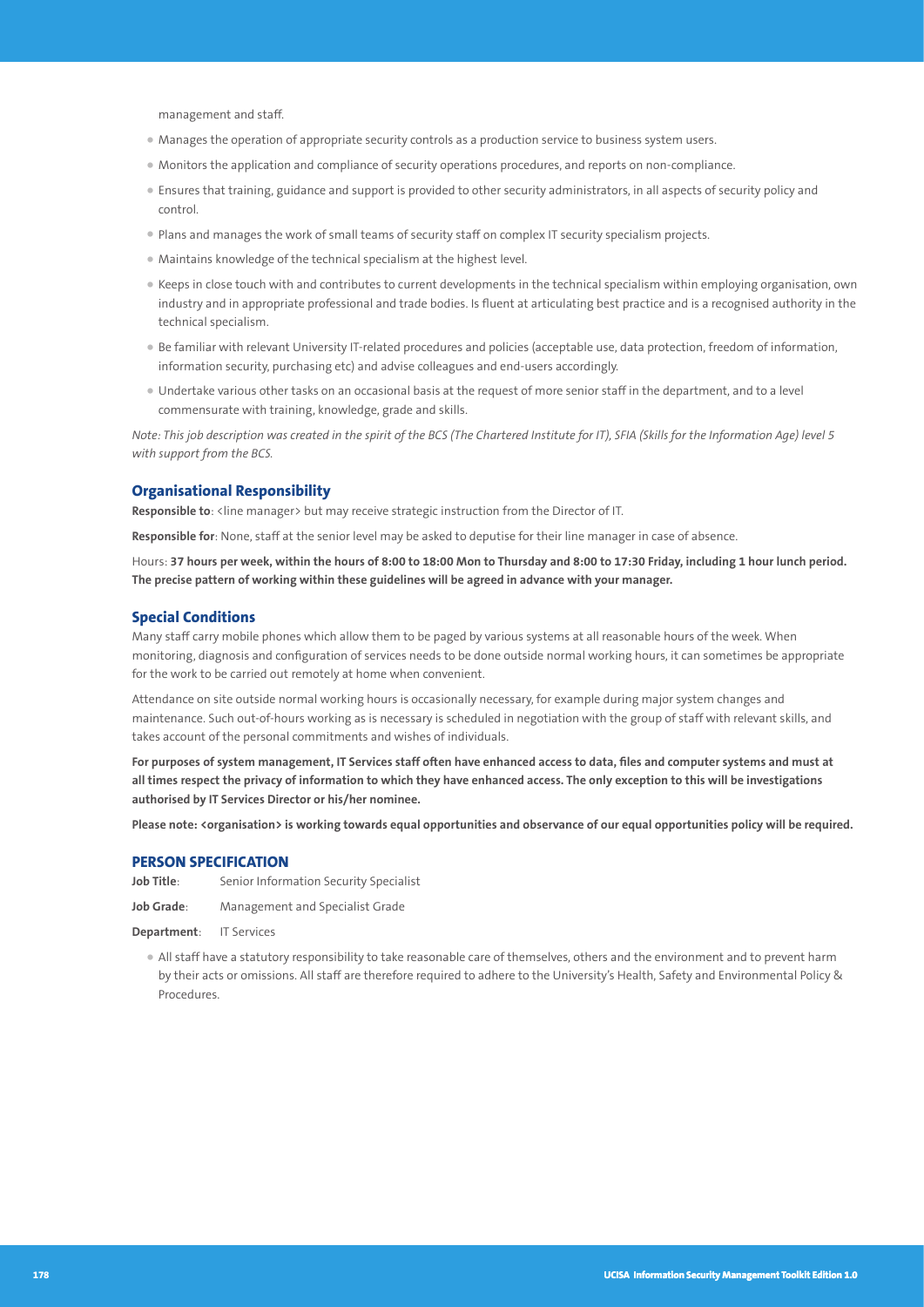|                            | <b>Essential</b>                                                                                                                                                                              | <b>Desirable</b>                                                                                            | <b>Stage to be</b><br>assessed |
|----------------------------|-----------------------------------------------------------------------------------------------------------------------------------------------------------------------------------------------|-------------------------------------------------------------------------------------------------------------|--------------------------------|
| Experience                 | Demonstrated experience in methods and techniques for risk<br>management, business impact analysis, countermeasures and<br>contingency arrangements.                                          |                                                                                                             | Shortlisting                   |
|                            |                                                                                                                                                                                               | <b>Experience of Penetration</b><br>Testing                                                                 | Shortlisting                   |
|                            | Demonstrates examples of the use of: Principles, practices, tools and<br>techniques of IT auditing.                                                                                           |                                                                                                             | Interview                      |
|                            |                                                                                                                                                                                               | Experience within the HE/<br>FE sector.                                                                     | Shortlisting                   |
|                            | Experience of software development and code review                                                                                                                                            |                                                                                                             | Shortlisting &<br>Interview    |
|                            | Demonstrated success in deploying methods and techniques for<br>preparing and presenting business cases, invitations to tender and<br>statements of requirements both orally and in writing.  |                                                                                                             | Shortlisting &<br>Interview    |
| Skills and<br>abilities    | Shows aptitude for analysing and managing problems arising from<br>incidents in the operation of information systems, combined with<br>the ability to provide innovative technical solutions. |                                                                                                             | Shortlisting &<br>Interview    |
|                            |                                                                                                                                                                                               | Technical background<br>in multiple modern<br><b>Operating Systems</b><br>(Windows, Mac OS X,<br>Linux etc) | Shortlisting                   |
|                            | High levels of technical investigation skills, the ability to research<br>and collate information from a variety of sources into technical<br>reports and recommendations.                    |                                                                                                             | Shortlisting                   |
|                            |                                                                                                                                                                                               | Expert skills in the<br>application of forensic<br>techniques.                                              | Shortlisting                   |
|                            | Demonstrates above average communication skills with an aptitude<br>for dealing with users, colleagues and suppliers.                                                                         |                                                                                                             | Interview                      |
|                            |                                                                                                                                                                                               | Technical authoring<br>experience and proven<br>documentation track<br>record.                              | Shortlisting &<br>Interview    |
|                            | Familiar with Methods and techniques for preparing and presenting<br>business cases, invitations to tender and statements of requirements<br>both orally and in writing.                      |                                                                                                             | Shortlisting &<br>Interview    |
|                            | Excellent written skills to write technical procedures, reports, system<br>specifications etc.                                                                                                |                                                                                                             | Shortlisting                   |
|                            | Excellent time management                                                                                                                                                                     |                                                                                                             | Shortlisting                   |
|                            | Ability to schedule your own workload and prioritise your work.                                                                                                                               |                                                                                                             | Interview                      |
| Training and<br>Education/ | A willingness to undertake further training and to learn and adopt<br>new procedures as and when required.                                                                                    |                                                                                                             | Interview                      |
| Qualifications             | Ability to assimilate technical information and keep up-to-date in<br>your field.                                                                                                             |                                                                                                             | Shortlisting &<br>Interview    |
|                            | Degree with relevant IT/Computing content OR relevant professional<br>IT qualifications and/or experience.                                                                                    |                                                                                                             | Shortlisting                   |
|                            |                                                                                                                                                                                               | <b>Information Security</b><br>related qualifications:<br>CISSP, CISM or similar                            | Shortlisting                   |
|                            |                                                                                                                                                                                               | <b>ITIL Foundation training</b><br>and accreditation.                                                       | Shortlisting                   |
| Other                      | To observe the organisation's Equal Opportunities policy at all times.                                                                                                                        |                                                                                                             | Interview                      |

**Stages in assessment: Shortlisting, Test (where appropriate) and Interview**

# **Conditions of Service**

*The appointment will be on a full time, open ended contract on Management and Specialist Grade (salary, discretionary to salary per annum)\* at a starting salary commensurate with experience and qualifications.*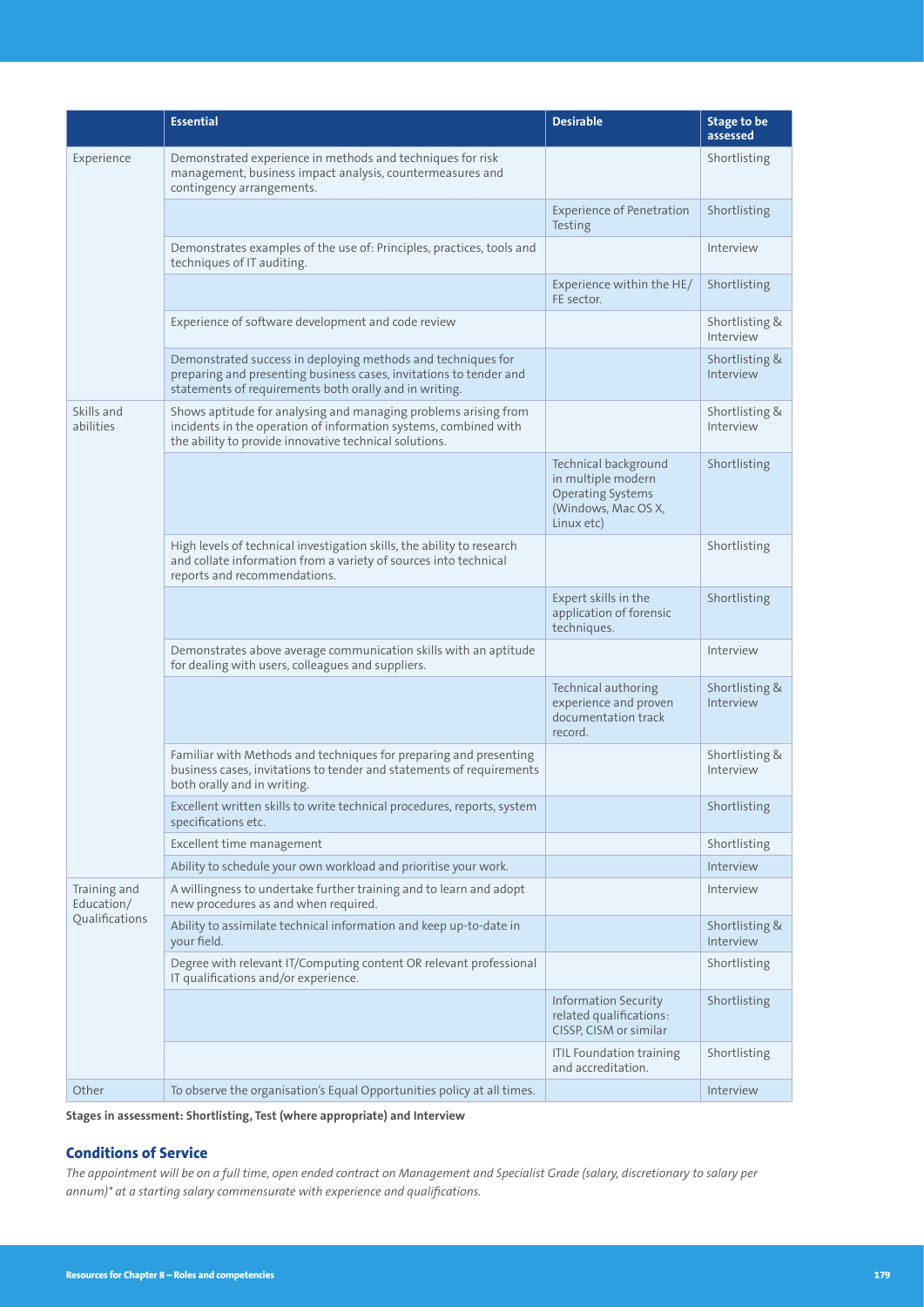\*The appointment will be subject to the University's normal Terms and Conditions of Employment for Academic and Related staff, details of which can be found at:

#### **<Terms and Conditions Link>**

# **Informal Enquiries**

Informal enquiries should be made to <name>, <title> by email at: <email address> or by telephone on <telephone number>.

# **Application**

The closing date for receipt of applications is <insert>.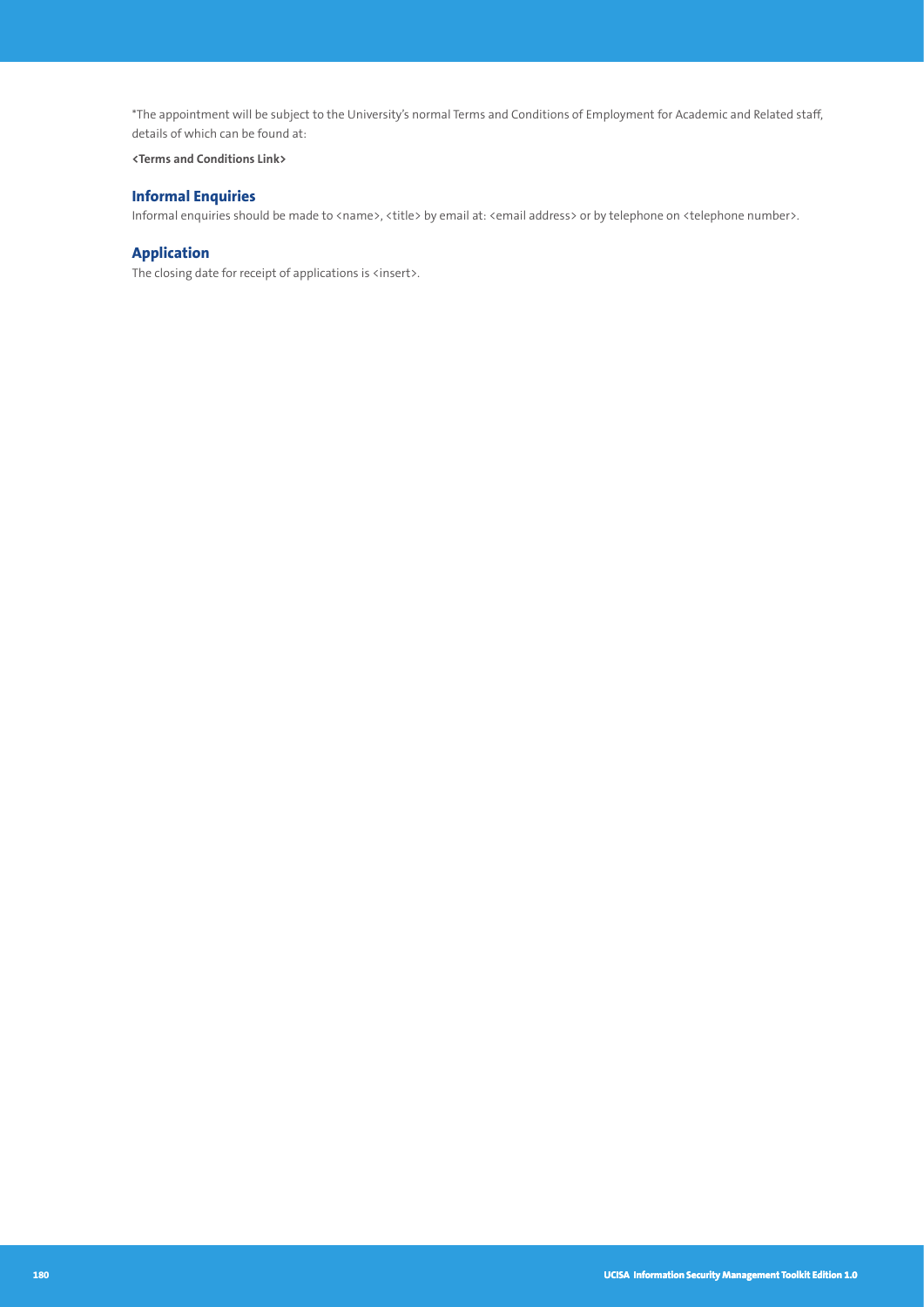# **Job description template - Information Security Specialist**

Job grade Management and Specialist Grade

#### **Job purpose**

- Investigates identified security breaches in accordance with established procedures and recommends any required actions.
- Assists users in defining their access rights and privileges, and administers logical access controls and security systems. Maintains security records and documentation
- Conducts security risk and vulnerability assessments for defined business applications or IT installations in defined areas, and provides advice and guidance on the application and operation of elementary physical, procedural and technical security controls (e.g. the key controls defined in ISO/IEC 27001).
- Performs risk and vulnerability assessments, and business impact analysis for medium size information systems. Investigates suspected attacks and manages security incidents.

#### **Duties and responsibilities**

- Conducts security control reviews in well-defined areas. Assesses security of information and infrastructure components. Investigates and assesses risks of network attacks and recommends remedial action.
- Conducts business risk and vulnerability assessments and business impact analysis for well-defined business applications or IT installations.
- Reviews compliance with information security policies and standards. Assesses configurations and security procedures for adherence to legal and regulatory requirements.
- Reviews network usage. Assesses the implications of any unacceptable usage and breaches of privileges or corporate policy. Recommends appropriate action.
- Provides advice and guidance on the application and operation of elementary security controls (e.g. the key controls defined in ISO/IEC 27001) and communicates information assurance issues effectively to users of systems and networks.
- Supervises and/or administers the operation of appropriate security controls (such as physical or logical access controls), as a production service to business system users.
- Investigates suspected attacks and manages security incidents.
- Maintains awareness of the implication of any legislation or other external regulations, which affect security within any defined scope of activity.
- Investigates and reconciles violation reports and logs generated by automated policing mechanisms in accordance with established procedures and security standards. Investigates any other identified security breaches in accordance with established procedures. Interviews minor offenders and compiles reports and recommendations for management follow-up.
- Assists users in defining their needs for new access rights and privileges. Operates and administers logical access controls and directly associated security services relating to all platforms used in order to provide continuous and secure access to information services.
- For all services and systems within IT Security Management, maintains auditable records and user documentation. Assists in the preparation and maintenance of other documentation such as business recovery plans, particularly in the data collection and compilation/production/distribution phases of the exercise.
- Provides advice and handles enquiries relating to other security, contingency planning and related activities.
- Maintains knowledge of the technical specialism.
- Be familiar with relevant University IT-related procedures and policies (acceptable use, data protection, freedom of information, information security, purchasing etc) and advise colleagues and end-users accordingly.
- Undertake various other tasks on an occasional basis at the request of more senior staff in the department, and to a level commensurate with training, knowledge, grade and skills.

*This job description was created in the spirit of the BCS (The Chartered Institute for IT), SFIA (Skills for the Information Age) level 4 with support from the BCS.*

#### **Organisational Responsibility**

Responsible to: <line manager> but may receive strategic instruction from the Director of IT.

**Responsible for:** None, staff at the senior level may be asked to deputise for their line manager in case of absence.

**Hours:** 37 hours per week, within the hours of 8:00 to 18:00 Mon to Thursday and 8:00 to 17:30 Friday, including 1 hour lunch period. The precise pattern of working within these guidelines will be agreed in advance with your manager.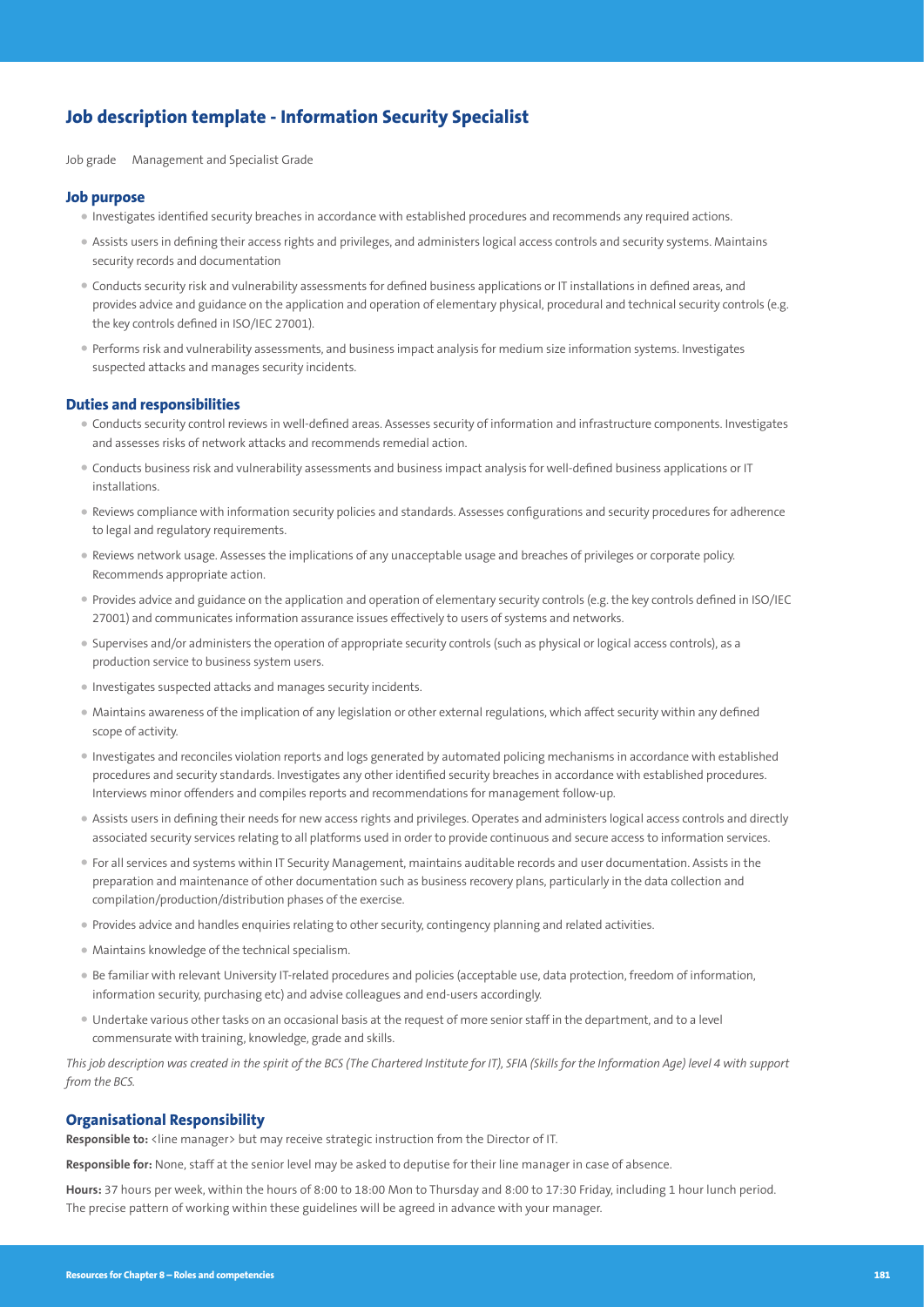### **Special Conditions**

Many staff carry mobile phones which allow them to be paged by various systems at all reasonable hours of the week. When monitoring, diagnosis and configuration of services needs to be done outside normal working hours, it can sometimes be appropriate for the work to be carried out remotely at home when convenient.

Attendance on site outside normal working hours is occasionally necessary, for example during major system changes and maintenance. Such out-of-hours working as is necessary is scheduled in negotiation with the group of staff with relevant skills, and takes account of the personal commitments and wishes of individuals.

**For purposes of system management, IT Services staff often have enhanced access to data, files and computer systems and must at all times respect the privacy of information to which they have enhanced access. The only exception to this will be investigations authorised by IT Services Director or his/her nominee.** 

**Please note: <organisation> is working towards equal opportunities and observance of our equal opportunities policy will be required.**

#### **PERSON SPECIFICATION**

**Job Title:** Information Security Specialist

**Job Grade:** Management and Specialist Grade

**Department:** IT Services

All staff have a statutory responsibility to take reasonable care of themselves, others and the environment and to prevent harm by their acts or omissions. All staff are therefore required to adhere to the University's Health, Safety and Environmental Policy & Procedures.

|                         | <b>Essential</b>                                                                                                                                                           | <b>Desirable</b>                                                                                                          | <b>Stage to be</b><br>assessed |
|-------------------------|----------------------------------------------------------------------------------------------------------------------------------------------------------------------------|---------------------------------------------------------------------------------------------------------------------------|--------------------------------|
| Experience              | Familiar with the concepts of risk management, business impact<br>analysis, countermeasures and contingency arrangements.                                                  |                                                                                                                           | Shortlisting                   |
|                         |                                                                                                                                                                            | Experience in an Information<br>Security role.                                                                            | Shortlisting                   |
|                         | Familiar with the use of: Principles, practices, tools and techniques<br>of IT auditing.                                                                                   |                                                                                                                           | Interview                      |
|                         |                                                                                                                                                                            | Experience within the HE/FE<br>sector.                                                                                    | Shortlisting                   |
|                         | Displays a responsible attitude to following procedures, keeping<br>records, and caring for equipment and other assets.                                                    |                                                                                                                           | Shortlisting<br>& Interview    |
|                         | Demonstrated success in the methods, techniques and standards<br>for writing concise and effective reports.                                                                |                                                                                                                           | Shortlisting<br>& Interview    |
| Skills and<br>abilities | Shows an analytical and systematic approach to problem solving.                                                                                                            |                                                                                                                           | Shortlisting<br>& Interview    |
|                         |                                                                                                                                                                            | Technical background in at<br>least one modern Operating<br>Systems (Windows, Mac OS X,<br>Linux etc)                     | Shortlisting                   |
|                         | High levels of technical investigation skills, the ability to research<br>and collate information from a variety of sources into technical<br>reports and recommendations. |                                                                                                                           | Shortlisting                   |
|                         |                                                                                                                                                                            | Awareness of forensic<br>techniques and/or penetration<br>testing.                                                        | Shortlisting                   |
|                         | Good communication skills with an aptitude for dealing with<br>users and colleagues.                                                                                       |                                                                                                                           | Interview                      |
|                         |                                                                                                                                                                            | Is familiar with the principles<br>and practices involved<br>in development and<br>maintenance and in service<br>delivery | Shortlisting<br>& Interview    |
|                         | Familiar with Methods and techniques for preparing and presenting<br>business cases, invitations to tender and statements of requirements<br>both orally and in writing.   |                                                                                                                           | Shortlisting<br>& Interview    |
|                         | Good written skills to write technical procedures, reports and<br>documentation.                                                                                           |                                                                                                                           | Shortlisting                   |
|                         | Excellent time management                                                                                                                                                  |                                                                                                                           | Shortlisting                   |
|                         | Ability to schedule your own workload and prioritise your work.                                                                                                            |                                                                                                                           | Interview                      |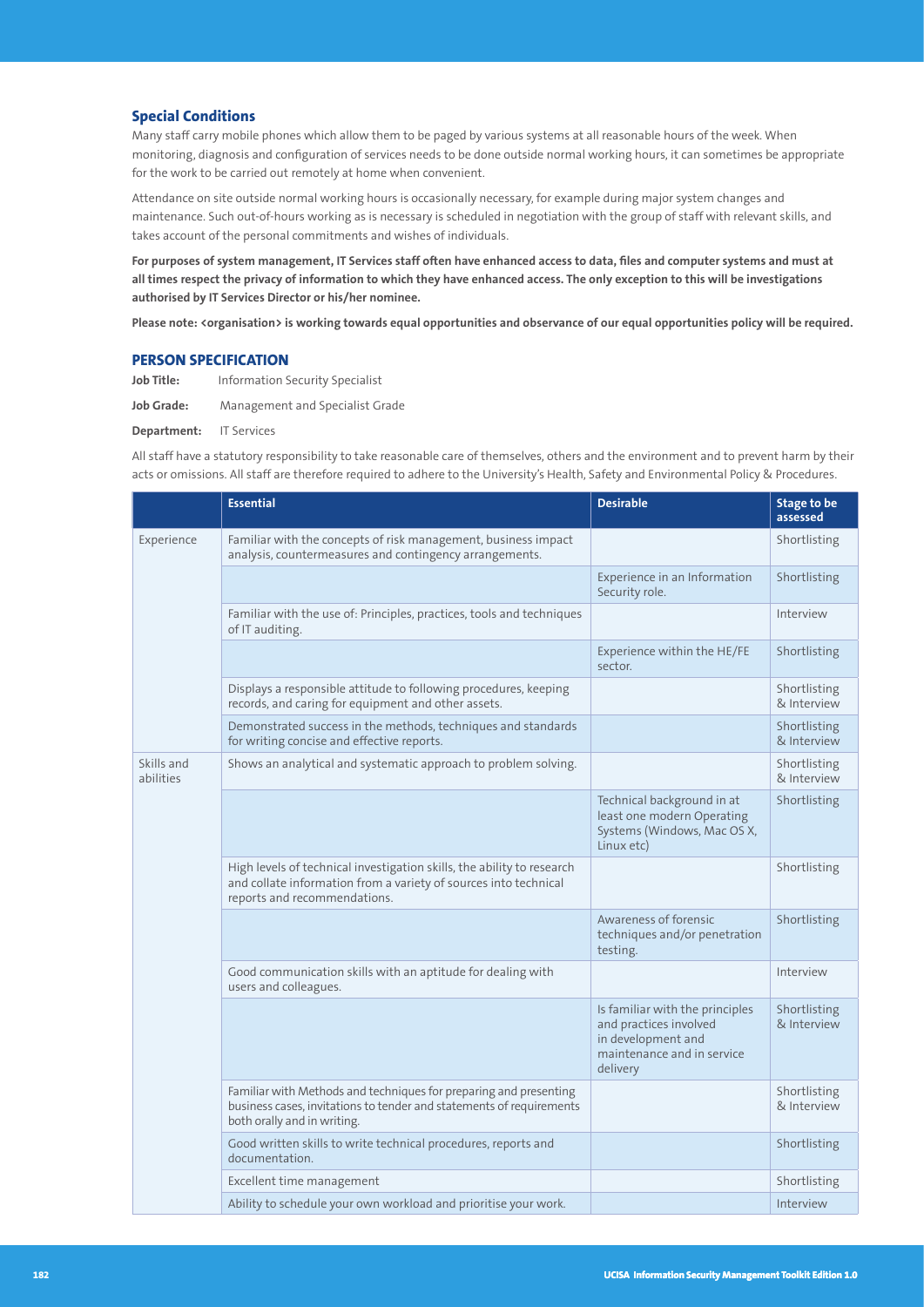|                                              | <b>Essential</b>                                                                                           | <b>Desirable</b>                                                          | Stage to be<br>assessed     |
|----------------------------------------------|------------------------------------------------------------------------------------------------------------|---------------------------------------------------------------------------|-----------------------------|
| Training and<br>Education/<br>Oualifications | A willingness to undertake further training and to learn and adopt<br>new procedures as and when required. |                                                                           | Interview                   |
|                                              | Ability to assimilate technical information and keep up-to-date in<br>your field.                          |                                                                           | Shortlisting<br>& Interview |
|                                              | Degree with relevant IT/Computing content OR relevant<br>professional IT qualifications and/or experience. |                                                                           | Shortlisting                |
|                                              |                                                                                                            | Information Security related<br>qualifications: CISSP, CISM or<br>similar | Shortlisting                |
|                                              |                                                                                                            | ITIL Foundation training and<br>accreditation.                            | Shortlisting                |
| Other                                        | To observe the organisation's Equal Opportunities policy at all<br>times.                                  |                                                                           | Interview                   |

Stages in assessment: **Shortlisting, Test (where appropriate) and Interview**

## **Conditions of Service**

The appointment will be on a **full time, open ended** contract on **Management and Specialist Grade (salary, discretionary to salary per annum)\*** at a starting salary commensurate with experience and qualifications.

\*The appointment will be subject to the University's normal Terms and Conditions of Employment for **Academic and Related** staff, details of which can be found at:

**<Terms and Conditions Link>**

#### **Informal Enquiries**

Informal enquiries should be made to **<name>**, **<title>** by email at: **<email address>** or by telephone on **<telephone number>**.

#### **Application**

The closing date for receipt of applications is **<insert>**.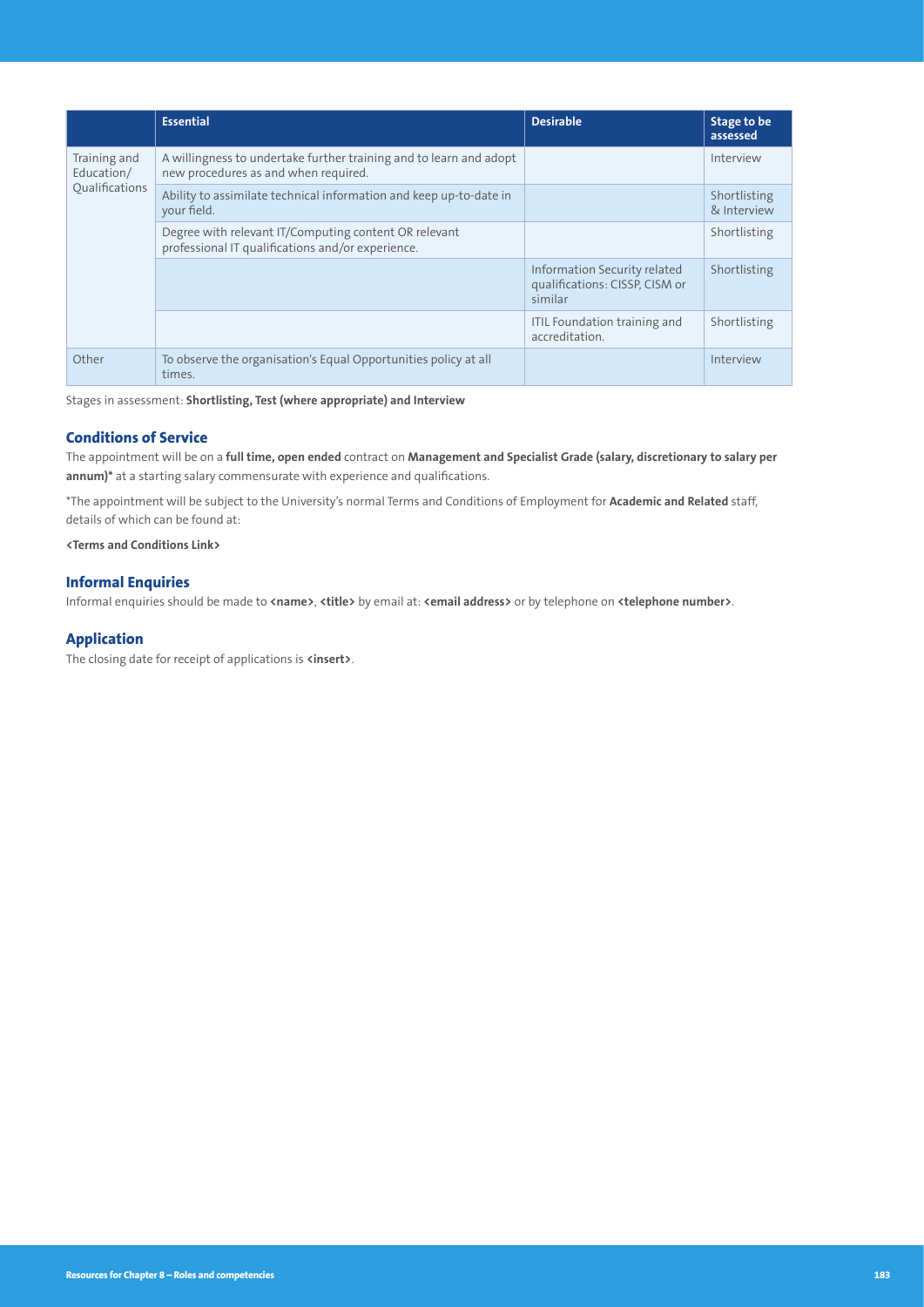# **SFIA competencies**

The SFIA (Skills Framework for the Information Age) framework from the British Computer Society defines core competencies for a range of IT related disciplines.

The core competencies for information security professionals are listed below:

- Demonstrates extensive knowledge of good security practice covering the physical and logical aspects of information products, systems integrity and confidentiality.
- Has expert knowledge of the employing organisation's security policies and all relevant legislation and industry trends which affect security within the defined scope of authority.
- Exhibits leadership qualities and is persuasive. Is familiar with the principles and practices involved in development and maintenance and in service delivery.
- Has extensive technical understanding and the aptitude to remain up to date with IT security and developments.
- Possesses a comprehensive understanding of the business applications of IT. Is effective and persuasive in both written and oral communication.
- Exhibits a meticulous method of working and attention to detail
- Demonstrates thorough knowledge of good security practice covering the physical and logical aspects of information products, systems integrity and confidentiality.
- Is thoroughly familiar with the employing organisation's security policies and all relevant legislation and industry trends which affect security within the defined scope of authority.
- Has extensive knowledge of the principles and practices involved in development and maintenance and in service delivery.
- Has good technical understanding and the aptitude to remain up to date with IT security and developments.
- Possesses a general understanding of the business applications of IT.
- Is effective and persuasive in both written and oral communication.